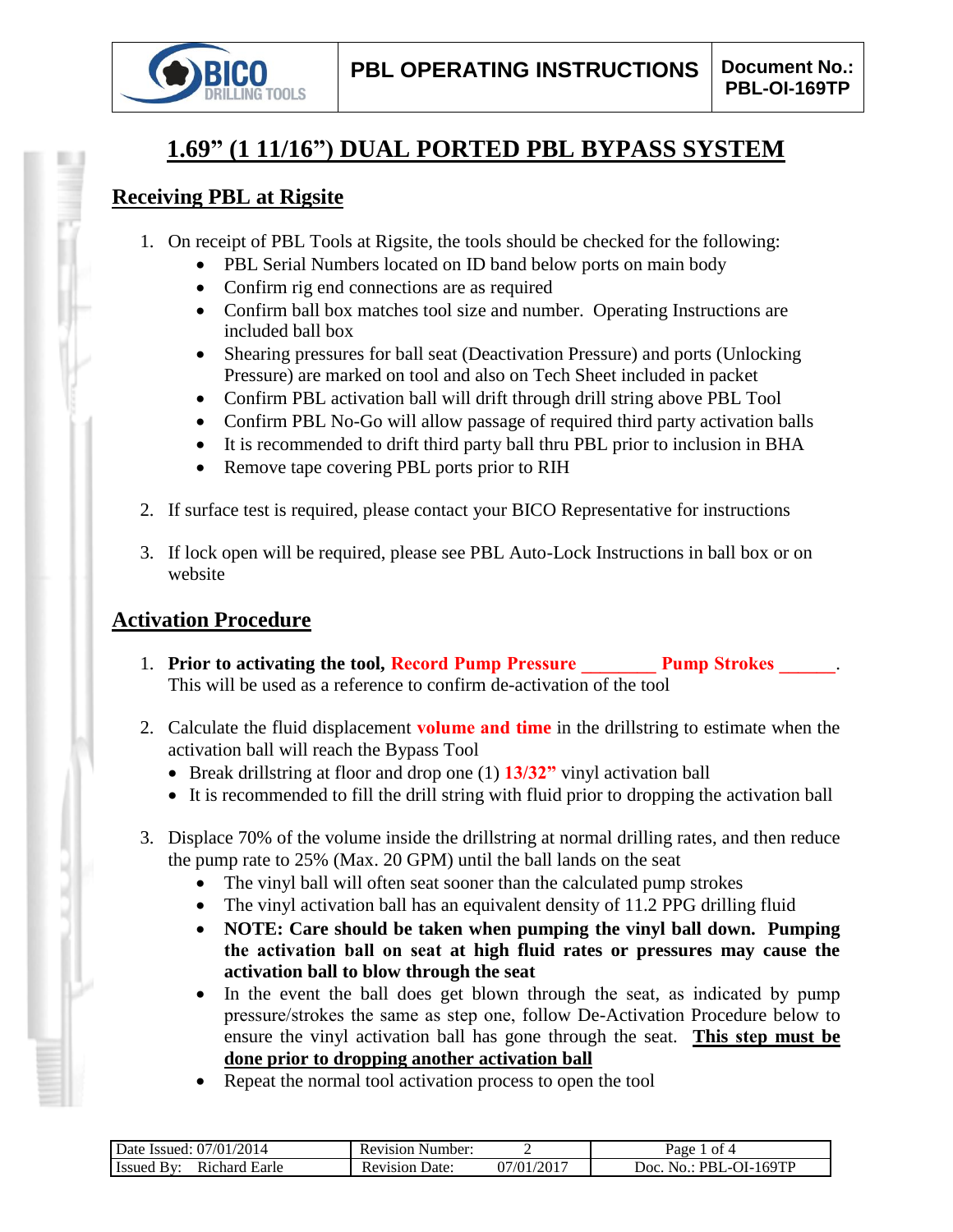- 4. When the activation ball lands on-seat, the Sleeve will shift to its open position against the spring with pump pressure. The activation ball will not float off of the seat if pumping is discontinued
	- **NOTE: IT TAKES LESS THAN 250 PSI TO ACTIVATE /OPEN THE TOOL**
	- Surface indication of the tool being in the open position is a pressure drop. **Compare pump pressure/strokes to rates and pressures recorded in step one.** Once the tool is open, pump rates can be increased to the desired rate above the ball deactivation shearing pressure**.** High pump rates/PSI will not push the ball through the seat and deactivate the tool. The deactivation pressure, marked on the tool and on Tech Sheet, only applies after the steel balls have been dropped to deactivate the tool
	- Fluid will now be diverted through the side ports. As long as pumping is continuous, fluid will be diverted through the ports. If pumping is halted, the sliding sleeve will shift to the closed position. When pumping resumes, the sleeve will shift open again allowing fluid diversion through the ports of the PBL Tool
	- It is recommended a constant, high pump rate be maintained while the tool is in the open position. **If low flow rates, low differential pressures between drill pipe and annulus, bullheading, squeezing or similar low flow operations are required, it is recommended to deactivate the PBL Tool before commencing such operations**
	- Rotating and reciprocating the drillstring is good practice while activating and deactivating the PBL Tool

### **De-Activation Procedure**

**TOOLS** 

- 1. Break the drillstring at rig floor and drop 3 steel **3/8"** de-activation balls. It is good practice to drop the steel balls 5-10 seconds after each other
- **2.** After dropping the steel de-activation balls, immediately start pumping at 50% of the normal flow rates (20 GPM minimum) keeping the pump pressure 1000 psi below PBL deactivation pressure and watch for a pressure increase
	- When the steel balls reach the PBL Tool, they will restrict flow through the ports creating an immediate pressure increase. Bring the pressure up as quickly as possible. Do not slow or stop flow rates
	- **The vinyl ball should blow through the seat at +/- 10% of stated shear pressure depending upon down hole conditions**
	- A pressure decrease is an indication the vinyl activation ball has blown through the seat and into the ball catcher. The steel balls will follow into the ball catcher
- 3. After the vinyl ball shears through the seat, the sleeve will move to the closed position. Circulation will now be through the BHA
- 4. When pumping is resumed, check that the pressure and strokes are the same as they were prior to activating the PBL Tool (See data recorded in step one, above)

**NOTE:** After tripping out of the hole, the balls must be removed from the ball catcher sub before RIH again. **The used vinyl activation balls should be immediately discarded and NEVER RE-RUN.** It is not recommended to TIH with balls in cage

| Date Issued: 07/01/2014            | <b>Revision Number:</b> |           | Page<br>ot 4                   |
|------------------------------------|-------------------------|-----------|--------------------------------|
| <b>Issued By:</b><br>Richard Earle | Date:<br>Revision       | 1/01/2017 | ∟-OI-169TP<br>No · PRL<br>Joc. |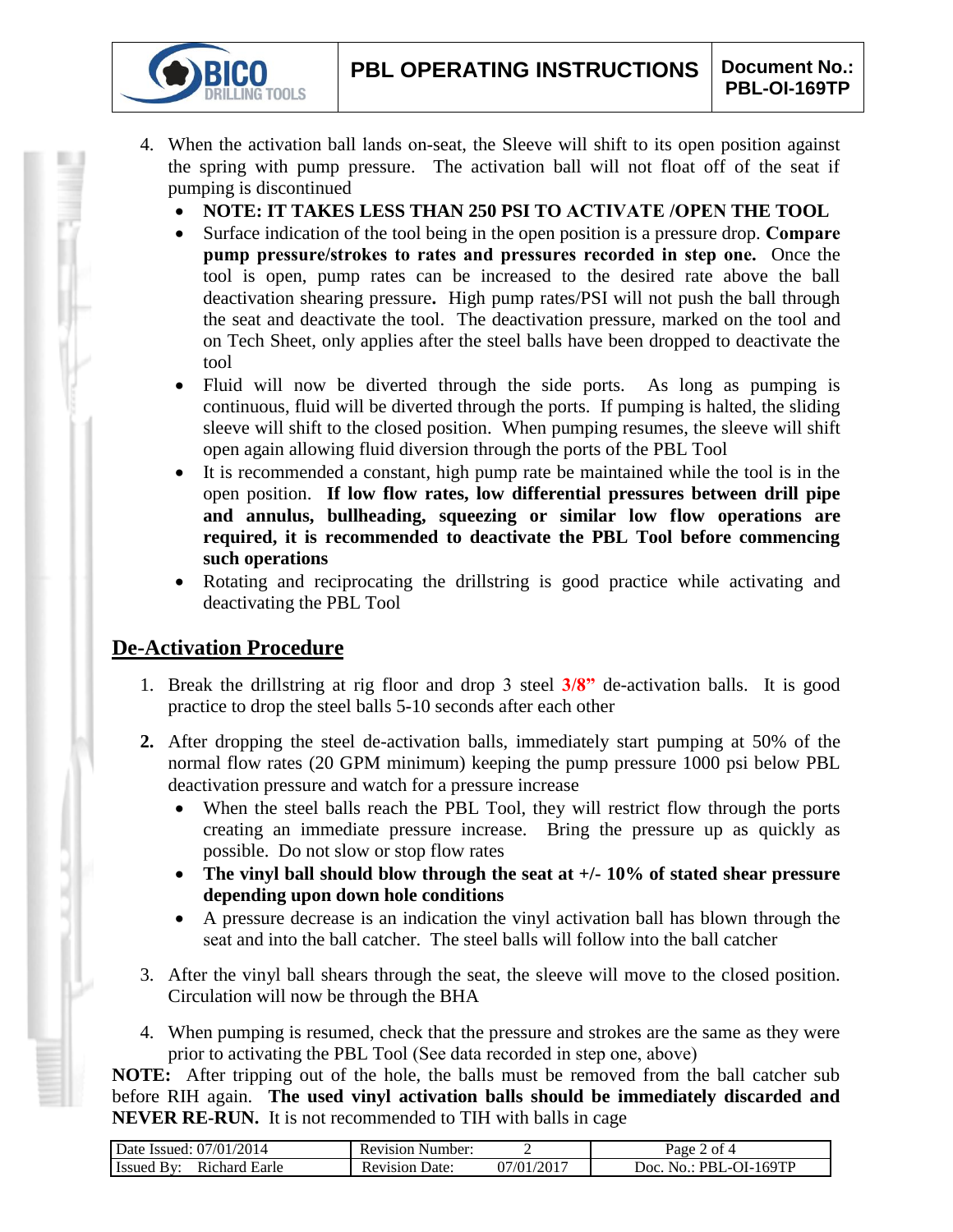

If required, ensure float valve is in BHA below PBL or finger trap has been installed in cage to prevent movement of balls. Consult BICO if situation arises. **If the PBL sub is to be rerun after being activated, it is strongly recommended to deactivate the tool prior to tripping out of the hole**

### **Emergency Weighted Darts with Vinyl Balls or "Fast Darts"**

Not available for this tool size

Should there be any questions regarding the operational procedures of the PBL Tool please contact BICO Drilling Tools or visit our website at: **www.bicodrilling.com**

#### **Contacts: BICO Drilling Tools, Inc**

**Corporate Headquarters and Service Center - Houston, Texas** 1604 Greens Road Houston, TX 77032 Phone: 281-590-6966, 877-779-2426 Fax: 281-590-2280 e-mail: [sales@bicodrilling.com](mailto:sales@bicodrilling.com)

**Southeast Service Center Broussard, Louisiana** 303 Ida Road Broussard, LA 70518 Phone: 337-839-1133 Fax: 337-839-1143

**Mid-Continent Service Center Oklahoma City, Oklahoma** 1901 S.E. 22nd Street Oklahoma City, OK 73129 Phone: 405-677-5877 Fax: 405-677-5218

**Rocky Mountains Service Center Casper, Wyoming** 1849 Pyrite Casper, WY 82604 Phone: 307-237-1420, 888-437-1420 Fax: 307-237-1419

**Permian Basin Service Center Midland, Texas** 3707 S. County Rd. 1210 Midland, TX 79706 Phone: 432-563-3500 Fax: 432-563-1300

**Northeast Service Center Buckhannon, West Virginia** 271 Weatherford Blvd. Buckhannon, WV 26201 Phone: 304-460-7304 Fax: 304-460-7307

| Date Issued: 07/01/2014     | <b>Revision Number:</b> |            | Page 3 of 4                     |
|-----------------------------|-------------------------|------------|---------------------------------|
| Issued By:<br>Richard Earle | <b>Revision Date:</b>   | 07/01/2017 | $No.: PBL-OI-169TP$<br>$"$ Doc. |